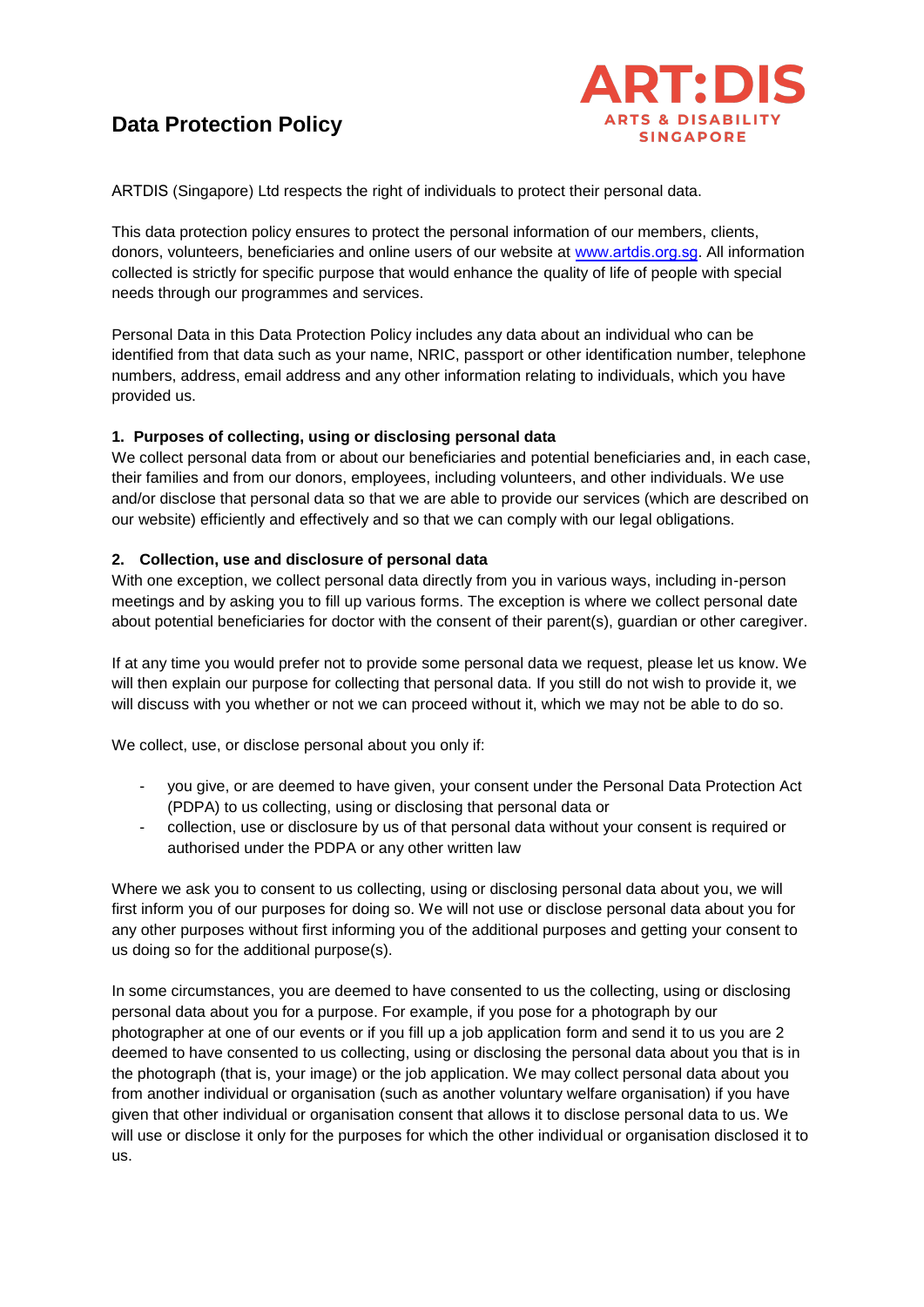We are permitted by the PDPA to collect, use or disclose personal data about you without your consent in various circumstances that include the following:

- if it is publicly available or if it is business contact information
- if it was provided to us by another individual to enable us to provide a service for the personal or domestic purposes of that other individual
- if there is an emergency
- if we do so for evaluative purposes (such as assessing a job or volunteering application)
- where the disclosure is related to law enforcement or where the collection, use or disclosure is in connection with certain legal issues

If you would like more information about the circumstances under which we may collect, use or disclose personal data without your consent, please contact our Data Protection Officer.

If you browse our website, we do not capture any data that allows us to identify you.

#### **3. Access to personal data and information about use**

On request by you, we will as soon as reasonably possible provide you with:

- personal data about you that is in our possession or under our control and
- information about the ways in which we have, or may have, used or disclosed that personal data within a year before the date of your request

Your request to us should be made in writing (which includes email) sent to our Data Protection Officer. We may require you to provide proof of your identity.

There are some circumstances where we are not required to provide you with information and others where we are not allowed by the PDPA to do so. In some circumstances we may be able to provide you with limited information. You may obtain information about all of these circumstances from our Data Protection Officer.

#### **4. Correction of errors in, or omissions from, personal data about you**

You may request us to correct an error or omission in the personal data about you that we hold or that is under our control. Your request to us should be made in writing (which includes email) sent to our Data Protection Officer. We may require you to provide proof of your identity and/or documents or other evidence supporting your request.

There are some circumstances where we do not make a correction and other circumstances where we are not required to act on such a request. You may obtain information about these circumstances from our Data Protection Officer.

Unless we are satisfied on reasonable grounds that a correction should not be made, we will correct the personal data as soon as practicable. We will also send the corrected personal data to every other organisation to which we have disclosed it within a year before the date we made the correction (unless that other organisation does not need the corrected personal data for any legal or business purpose). Alternatively, with your consent, we will send the corrected personal data only to specific organisations as agreed with you.

#### **5. Accuracy of personal data**

We make reasonable efforts to ensure that personal data that we collect about you or that is collected our behalf is accurate and complete if we are likely to use it to make a decision that affects you or we are likely to disclose it to another organisation